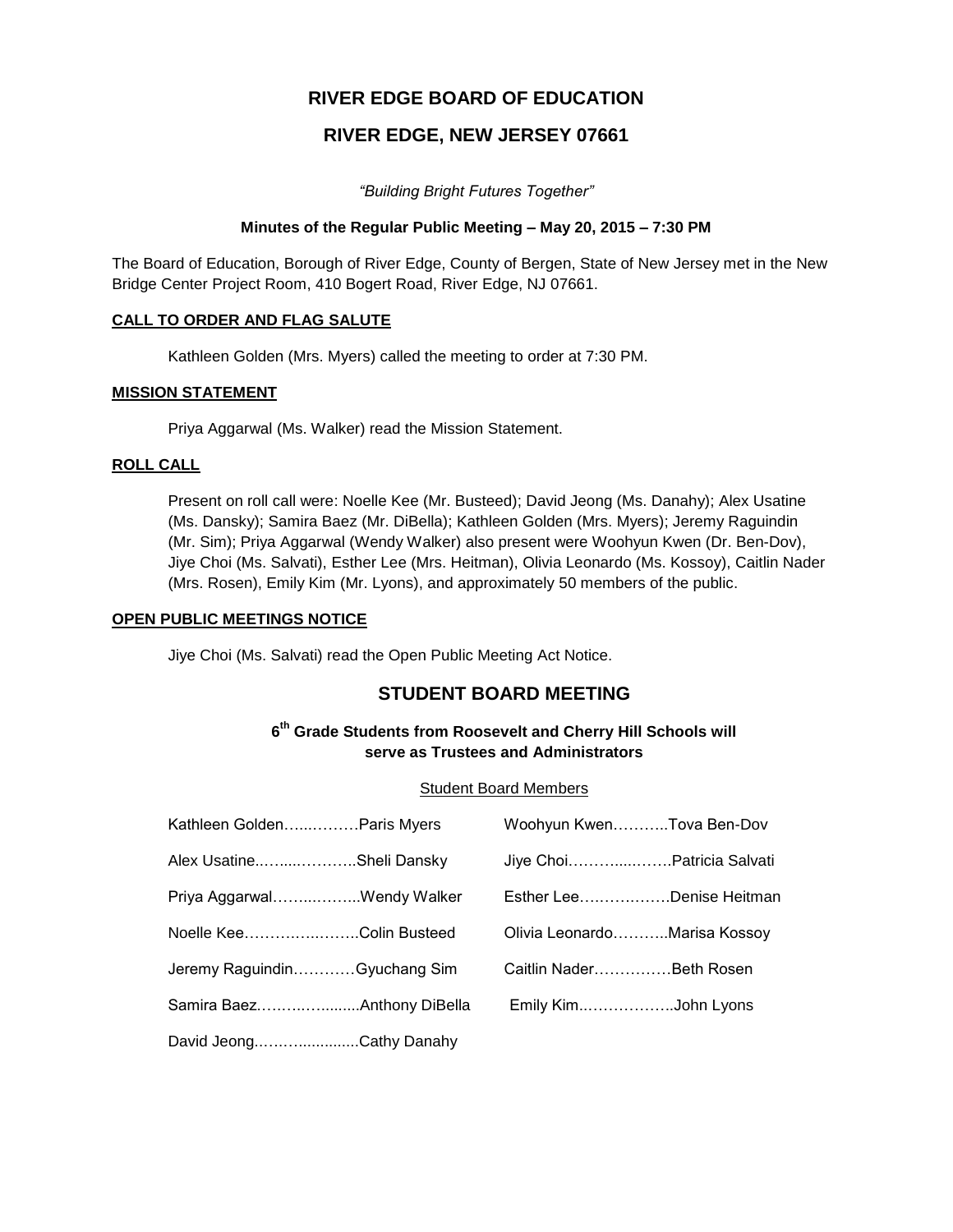#### **Public Comment on Agenda Items** – None

## **Erika Steinbauer's Sharing Library**

Woohyun Kwen (Dr. Ben-Dov) announced the dedication of the Sharing Library of Children's literature to the River Edge School District students in memory or Erika Steinbauer. She shared a little bit about Ms. Steinbauer's life and thanked Ms. Steinbauer's family and those who came to honor her.

## **Honor Board Member Sheli Dansky**

 Motion by Noelle Kee (Mr. Busteed) Seconded by Samira Baez (Mr. DiBella)

The Following Resolution was Read:

 *WHEREAS, Sheli Dansky is recognized by New Jersey School Boards Association for her long standing years of service to the River Edge Board of Education; and*

*WHEREAS, during these twenty-five years of dedicated service she was nominated twice for the Archie Hay Award and the recipient of the Archie Hay Award in 2004; and*

*WHEREAS, Ms. Dansky serves on numerous committees such as; Negotiations, Personnel, Policy, Finance, Bi-Boro/Tri-District, Public Relations, and Curriculum; and*

*WHEREAS, she served on the Bergen County Schools Board Association as Secretary, Vice President and currently serves as President; and*

*WHEREAS, Ms.Dansky continues to serve and give generously of her time and talents in fulfilling her responsibilities in this role; and*

*WHEREAS, Ms. Dansky demonstrates the value of education through her continual participation in School Boards training. She fulfilled requirements to be recognized as a Master Board Member, Certified Board Member, and Certified Board Leader, who has been successfully training numerous Board Members throughout the County and State. She provides insightful and practical knowledge to the River Edge Board; and*

*WHEREAS, she has made numerous contributions to the community and schools of River Edge Ms. Dansky has volunteered as a class mother, PTO member and officer, and is active in the River Edge Green Team and the Sustainable New Jersey Committee; and*

*NOW THEREFORE, BE IT RESOLVED, that the Board of Education of the Borough of River Edge on this Twentieth day of May Two Thousand and Fifteen, spread upon its minutes this Resolution of Appreciation for her valued service.*

Ayes: Noelle Kee (Mr. Busteed), David Jeong (Ms. Danahy), Samira Baez (Mr. DiBella), Kathleen Golden (Mrs. Myers), Jeremy Raguindin (Mr. Sim), Priya Aggarwal (Ms. Walker) Nays: None, Abstained: Alex Usatine (Ms. Dansky),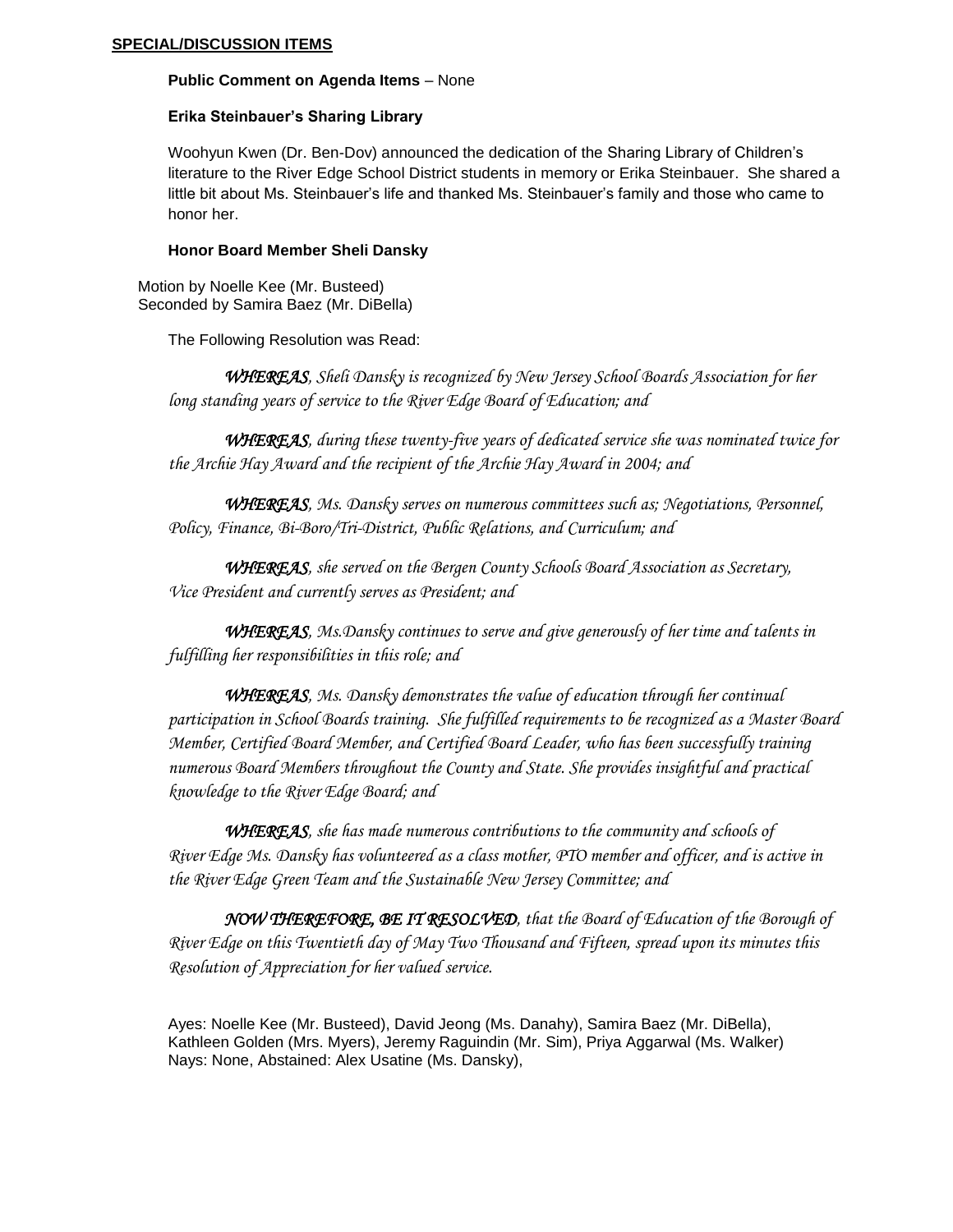#### **SUPERINTENDENT'S REPORT**

Woohyun Kwen (Dr. Ben-Dov) reported on the following: (See Addendum A)

#### **CHERRY HILL SCHOOL PRINCIPAL'S REPORT**

Esther Lee (Mrs. Heitman) reported on the following: (See Addendum B)

## **ROOSEVELT SCHOOL PRINCIPAL'S REPORT**

Olivia Leonardo (Ms. Kossoy) reported on the following: (See Addendum C)

## **NEW BRIDGE CENTER ASST. PRINCIPAL'S REPORT**

Caitlin Nader (Mrs. Rosen) reported on the following: (See Addendum D)

## **BOARD SECRETARY'S REPORT**

Jiye Choi (Ms. Salvati) reported on the following: (See Addendum E)

## **BUILDING AND GROUNDS REPORT**

Emily Kim (Mr. Lyons) reported on the following: (See Addendum F)

#### **PRESIDENT'S REPORT**

Kathleen Golden (Mrs. Myers) reported on the following:

 Mrs. Myers informed the board that Roosevelt's graduation will be held on Tuesday, June 16<sup>th</sup> and Cherry Hill's graduation will be held on Wednesday, June 17th.

## **COMMITTEES**

- Samira Baez (Mr. DiBella) attended a Mayor and Council Meeting on Monday, May 18th.
- Priya Aggarwal (Ms. Walker) attended the New Jersey School Board Delegate Assembly on Saturday, May 16<sup>th</sup>.

#### **MOTIONS TO BE ACTED UPON**

#### **ADMINISTRATION/POLICY**

Motion by Noelle Kee (Mr. Busteed) Seconded by Samira Baez (Mr. DiBella)

> 1. That the Board of Education authorize Bergen County Special Services to provide non- public services under the provisions of Chapter 192/193 to the Yeshiva of North Jersey and Sinai @ RYNJ for the 2015 – 2016 school year.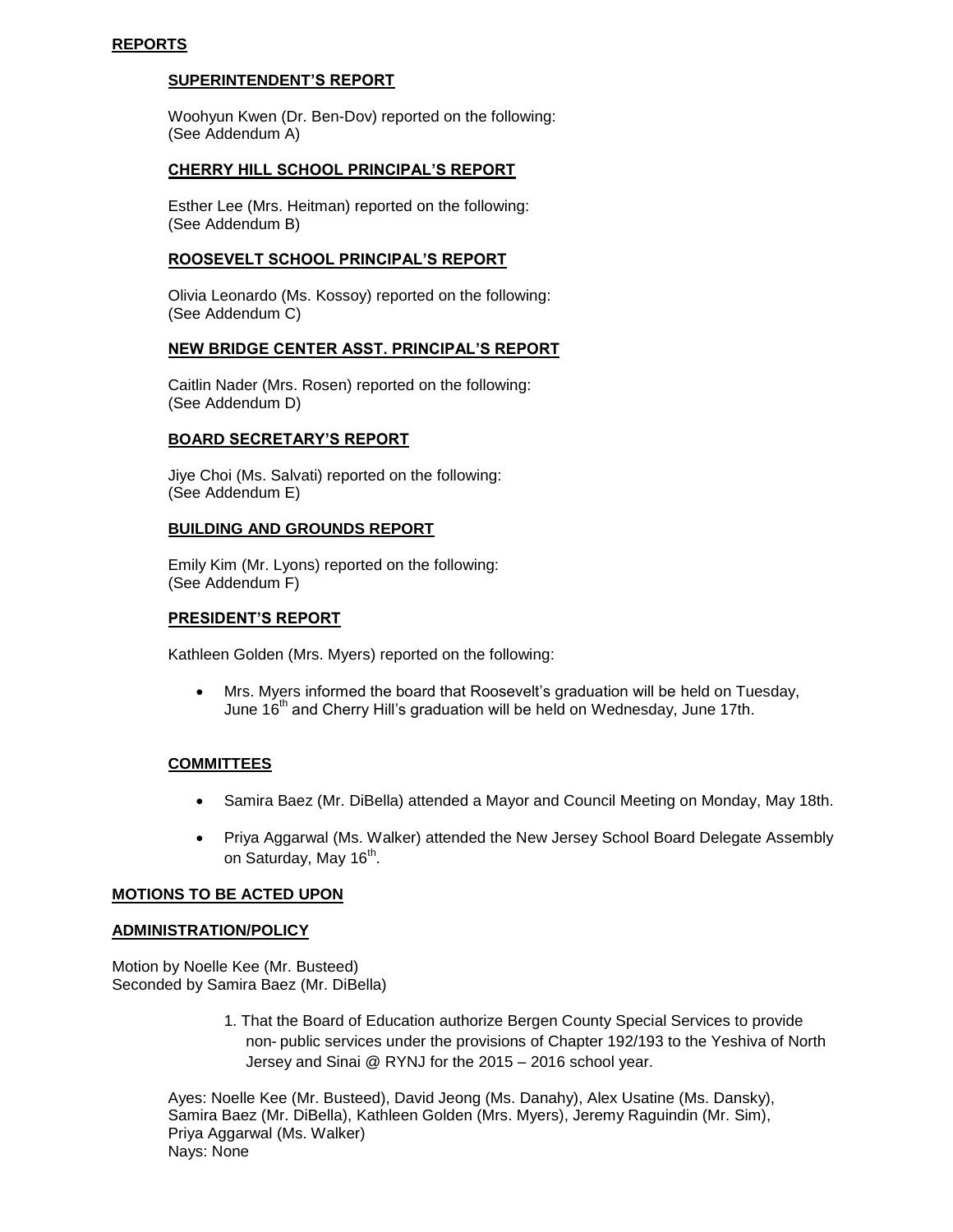Motion by Samira Baez (Mr. DiBella) Seconded by Jeremy Raguindin (Mr. Sim)

> 2. That the Board of Education authorize Bergen County Special Services to provide Chapter 192 Home Instruction and ESL services and Chapter 193 Speech and Evaluation services to St. Peter's for the 2015 – 2016 school year.

Ayes: Noelle Kee (Mr. Busteed), David Jeong (Ms. Danahy), Alex Usatine (Ms. Dansky), Samira Baez (Mr. DiBella), Kathleen Golden (Mrs. Myers), Jeremy Raguindin (Mr. Sim), Priya Aggarwal (Ms. Walker) Nays: None

Motion by Jeremy Raguindin (Mr. Sim) Seconded by Priya Aggarwal (Ms. Walker)

> 3. That the Board of Education authorize Region V to provide Chapter 192 Compensatory Education and Chapter 193 Supplemental Instruction to St. Peter's for the 2015 – 2016 school year.

Ayes: Noelle Kee (Mr. Busteed), David Jeong (Ms. Danahy), Alex Usatine (Ms. Dansky), Samira Baez (Mr. DiBella), Kathleen Golden (Mrs. Myers), Jeremy Raguindin (Mr. Sim), Priya Aggarwal (Ms. Walker) Nays: None

Motion by Priya Aggarwal (Ms. Walker) Seconded by Alex Usatine (Ms. Dansky)

| Date    | <b>School</b> | Grade | <b>Destination</b>            | <b>Cost to District</b> |
|---------|---------------|-------|-------------------------------|-------------------------|
| 5/21/15 | Roosevelt     |       | World of Wings<br>Teaneck, NJ | \$670.00                |

4. That the Board of Education approve the following class trip:

Ayes: Noelle Kee (Mr. Busteed), David Jeong (Ms. Danahy), Alex Usatine (Ms. Dansky), Samira Baez (Mr. DiBella), Kathleen Golden (Mrs. Myers), Jeremy Raguindin (Mr. Sim), Priya Aggarwal (Ms. Walker) Nays: None

Motion by Alex Usatine (Ms. Dansky) Seconded by David Jeong (Ms. Danahy)

> 5. That the Board of Education approve the use of the Cherry Hill Field on June 18, 2015 and Roosevelt School Field on June 19, 2015 to hold the PTO Carnival with rain dates of June 19, 2015 and June 22, 2015.

Ayes: Noelle Kee (Mr. Busteed), David Jeong (Ms. Danahy), Alex Usatine (Ms. Dansky), Samira Baez (Mr. DiBella), Kathleen Golden (Mrs. Myers), Jeremy Raguindin (Mr. Sim), Priya Aggarwal (Ms. Walker) Nays: None

Motion by Jeremy Raguindin (Mr. Sim) Seconded by Priya Aggarwal (Ms. Walker)

> 6. That the Board of Education approve the staff development and travel as per the schedules for May 2015 including relevant mileage reimbursement. (Addendum)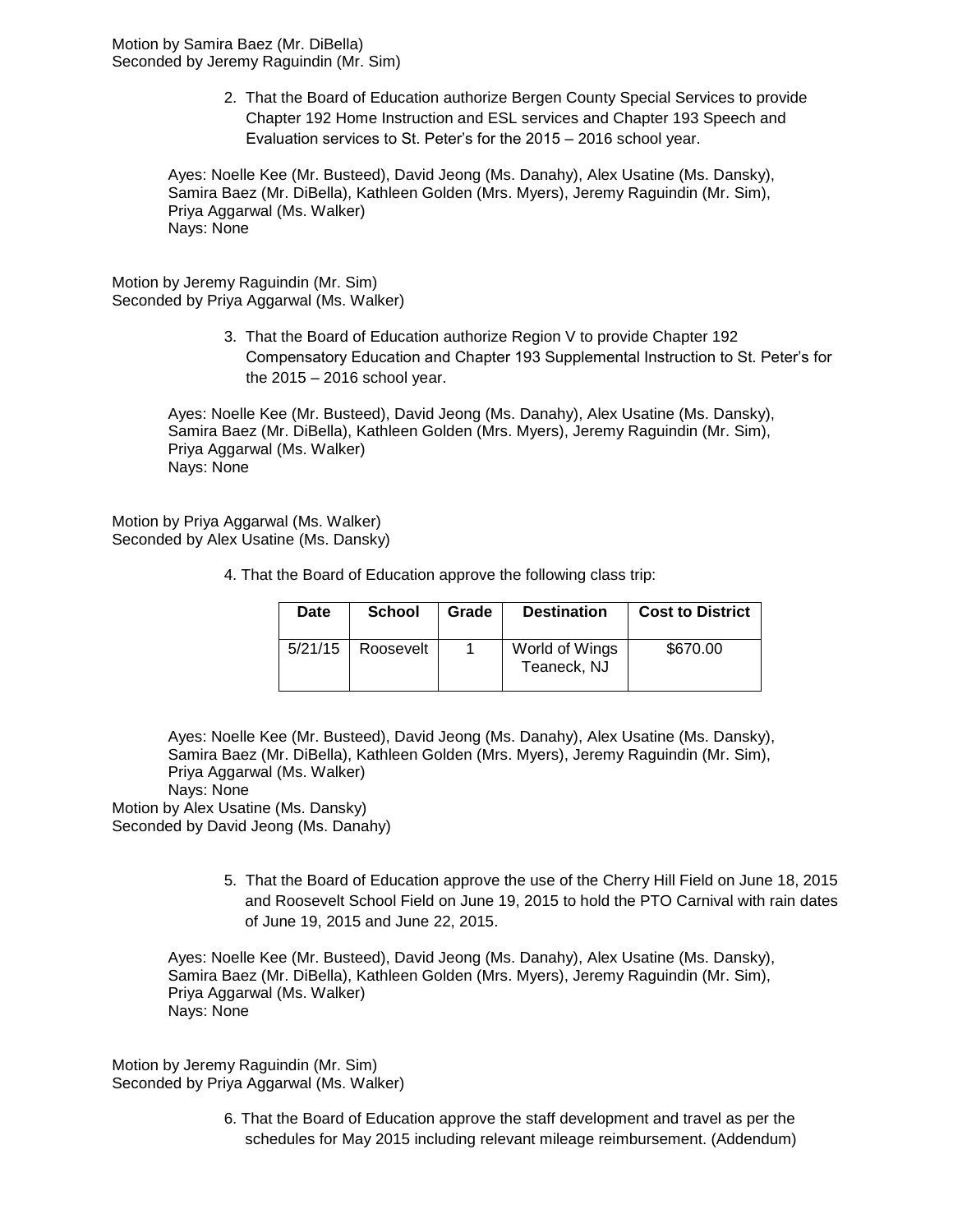Ayes: Noelle Kee (Mr. Busteed), David Jeong (Ms. Danahy), Alex Usatine (Ms. Dansky), Samira Baez (Mr. DiBella), Kathleen Golden (Mrs. Myers), Jeremy Raguindin (Mr. Sim), Priya Aggarwal (Ms. Walker) Nays: None

Motion by Priya Aggarwal (Ms. Walker) Seconded by Alex Usatine (Ms. Dansky)

7. That the Board of Education approve the following class trip:

| Date    | <b>School</b> | Grade         | <b>Destination</b>                            | Cost to<br><b>District</b> |
|---------|---------------|---------------|-----------------------------------------------|----------------------------|
| 6/15/15 | Roosevelt     | 6 Art<br>Club | Metropolitan<br>Museum of Art<br>New York, NY | \$153.00                   |

Ayes: Noelle Kee (Mr. Busteed), David Jeong (Ms. Danahy), Alex Usatine (Ms. Dansky), Samira Baez (Mr. DiBella), Kathleen Golden (Mrs. Myers), Jeremy Raguindin (Mr. Sim), Priya Aggarwal (Ms. Walker) Nays: None

#### **CURRICULUM/EDUCATION** - None

#### **BUILDING & GROUNDS** - None

#### **FINANCE/GRANTS/GIFTS**

Motion by David Jeong (Ms. Danahy) Seconded by Noelle Kee (Mr. Busteed)

> 1. That the Board of Education approve the bills & claims dated May 2015 totaling \$415,392.65 including checks #37299 through #37384. Payrolls dated April 15, 2015 and April 30, 2015, totaling \$1,077,802.38 issued therefore, a copy of such warrants list be attached as part of these minutes. (Addendum)

Ayes: Noelle Kee (Mr. Busteed), David Jeong (Ms. Danahy), Alex Usatine (Ms. Dansky), Samira Baez (Mr. DiBella), Kathleen Golden (Mrs. Myers), Jeremy Raguindin (Mr. Sim), Nays: None, Abstained: Priya Aggarwal (Ms. Walker)

Motion by Noelle Kee (Mr. Busteed) Seconded by Samira Baez (Mr. DiBella)

> 2. That the Board of Education approve the Budget Transfers for the school year 2014- 2015 as of March 31, 2015. (Addendum)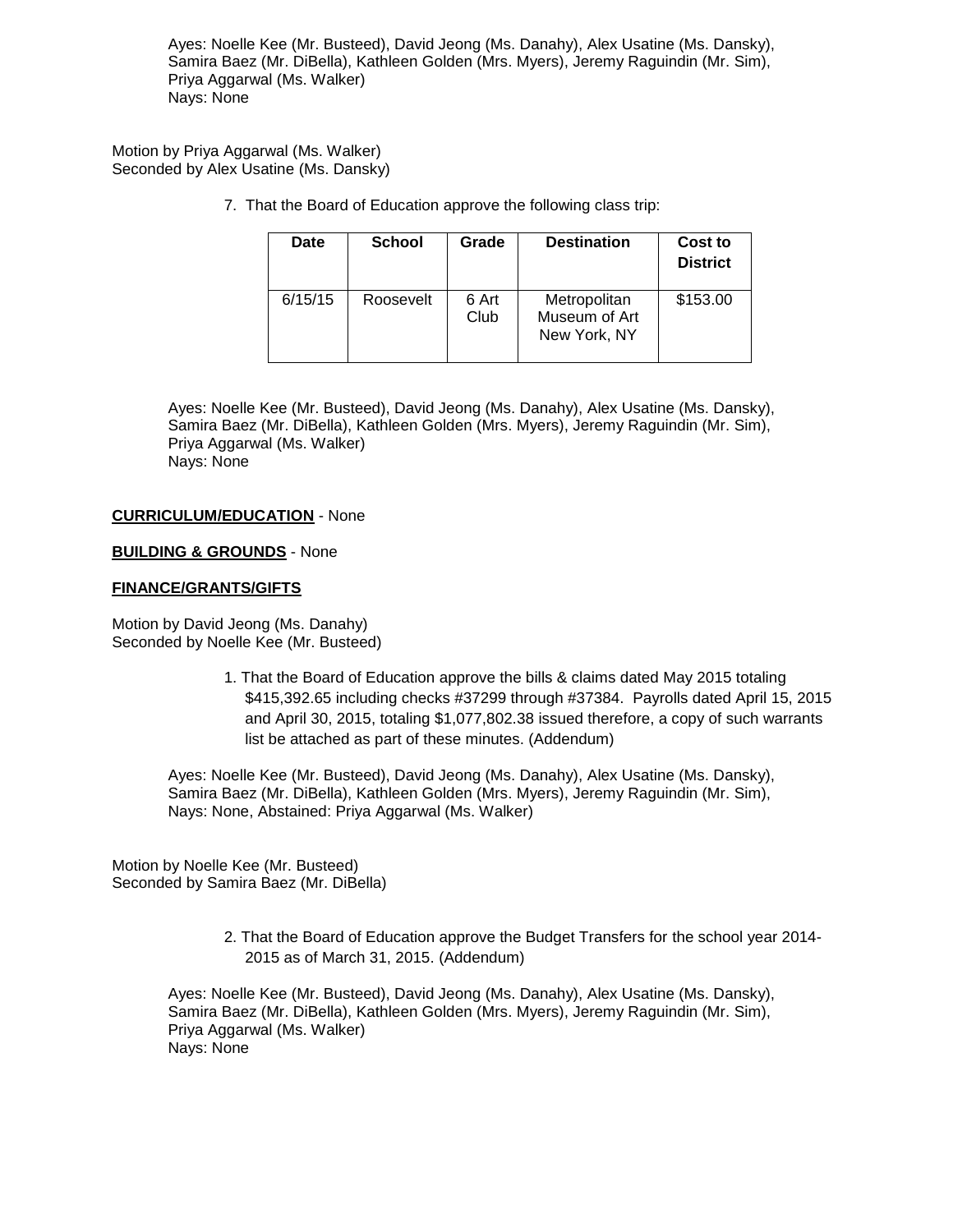3. That the River Edge Board of Education approve the Secretary's and Treasurer's Reports for the period ending March 31, 2015.

Further, we certify that as of March 31, 2015 after review of the secretary's monthly financial report (appropriations section) and upon consultation with the appropriate district officials, to the best of our knowledge no major account or fund has been overexpended in violation of N.J.A.C. 6A:23-2.11 and that sufficient funds are available to meet the districts financial obligation for the remainder of the fiscal year. (Addendum)

Ayes: Noelle Kee (Mr. Busteed), David Jeong (Ms. Danahy), Alex Usatine (Ms. Dansky), Samira Baez (Mr. DiBella), Kathleen Golden (Mrs. Myers), Jeremy Raguindin (Mr. Sim), Priya Aggarwal (Ms. Walker) Nays: None

## **PERSONNEL**

Motion by Jeremy Raguindin (Mr. Sim) Seconded by Priya Aggarwal (Ms. Walker)

> 1. That the Board of Education, with the recommendation of the Superintendent, approve the employment of Tenured Staff for the 2015-2016 school year as per the list, on file in the District Office. Salaries to be determined upon the ratification and approval of the negotiated REEA Agreement.

Ayes: Noelle Kee (Mr. Busteed), David Jeong (Ms. Danahy), Alex Usatine (Ms. Dansky), Samira Baez (Mr. DiBella), Kathleen Golden (Mrs. Myers), Jeremy Raguindin (Mr. Sim), Priya Aggarwal (Ms. Walker) Nays: None

Motion by Priya Aggarwal (Ms. Walker) Seconded by Alex Usatine (Ms. Dansky)

> 2. That the Board of Education, with the recommendation of the Superintendent, approve the employment of Non-tenured Staff for the 2015-2016 school year as per the list, on file in the District Office. Salaries to be determined upon the ratification and approval of the negotiated REEA Agreement.

Ayes: Noelle Kee (Mr. Busteed), David Jeong (Ms. Danahy), Alex Usatine (Ms. Dansky), Samira Baez (Mr. DiBella), Kathleen Golden (Mrs. Myers), Jeremy Raguindin (Mr. Sim), Priya Aggarwal (Ms. Walker) Nays: None

Motion by Alex Usatine (Ms. Dansky) Seconded by David Jeong (Ms. Danahy)

> 3. That the Board of Education approve a revised stipend of \$3,500 for Chris Armen, as Director of the 2015 Summer Enrichment Program.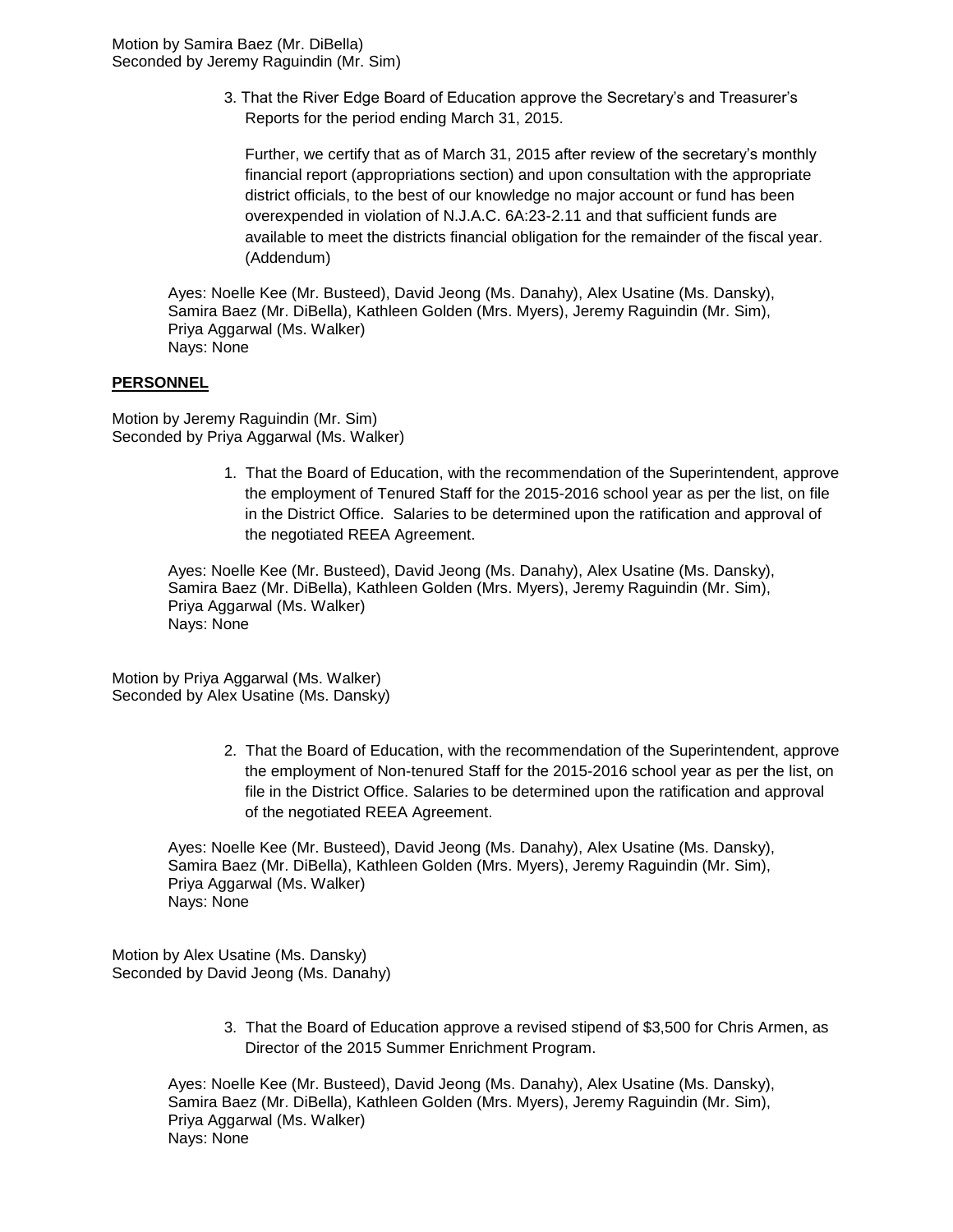4. That the Board of Education accept, with regret, the resignation of Mary Anne O'Connell Rush, 5<sup>th</sup> Grade Teacher, effective June 30, 2015.

Ayes: Noelle Kee (Mr. Busteed), David Jeong (Ms. Danahy), Alex Usatine (Ms. Dansky), Samira Baez (Mr. DiBella), Kathleen Golden (Mrs. Myers), Jeremy Raguindin (Mr. Sim), Priya Aggarwal (Ms. Walker) Nays: None

Motion by Noelle Kee (Mr. Busteed) Seconded by Samira Baez (Mr. DiBella)

> 5. That the Board of Education accept, with regret, the resignation of Deborah Michels, Instructional Technology Coach, effective June 5, 2015.

Ayes: Noelle Kee (Mr. Busteed), David Jeong (Ms. Danahy), Alex Usatine (Ms. Dansky), Samira Baez (Mr. DiBella), Kathleen Golden (Mrs. Myers), Jeremy Raguindin (Mr. Sim), Priya Aggarwal (Ms. Walker) Nays: None

#### **RIVER EDGE SPECIAL EDUCATION** - None

#### **REGION V ADMINISTRATION & TRANSPORTATION**

Motion by Samira Baez (Mr. DiBella) Seconded by Jeremy Raguindin (Mr. Sim)

> 1. That the Board of Education approve the bills & claims dated May 2015 totaling \$738,051.24 including checks #64199 through #64354.

Ayes: Noelle Kee (Mr. Busteed), David Jeong (Ms. Danahy), Alex Usatine (Ms. Dansky), Samira Baez (Mr. DiBella), Kathleen Golden (Mrs. Myers), Jeremy Raguindin (Mr. Sim), Priya Aggarwal (Ms. Walker) Nays: None

#### **OLD/NEW BUSINESS**

Alex Usatine (Ms. Dansky) asked about recycling in the district. Mr. Lyons answered his question.

#### **PUBLIC DISCUSSION**

Dr. Ben-Dov applauded the  $6<sup>th</sup>$  graders for all of their hard work and dedication they put into this meeting. She explained to the students that the Board Members receive the agenda and backup documents the Friday before a Board Meeting. This allows for time to review and decide how they would like to vote.

#### **ADJOURNMENT**

Motion to adjourn the Regular Meeting for a reception at 8:25 PM made by Jeremy Raguindin (Mr. Sim) and seconded by Priya Aggarwal (Ms. Walker)